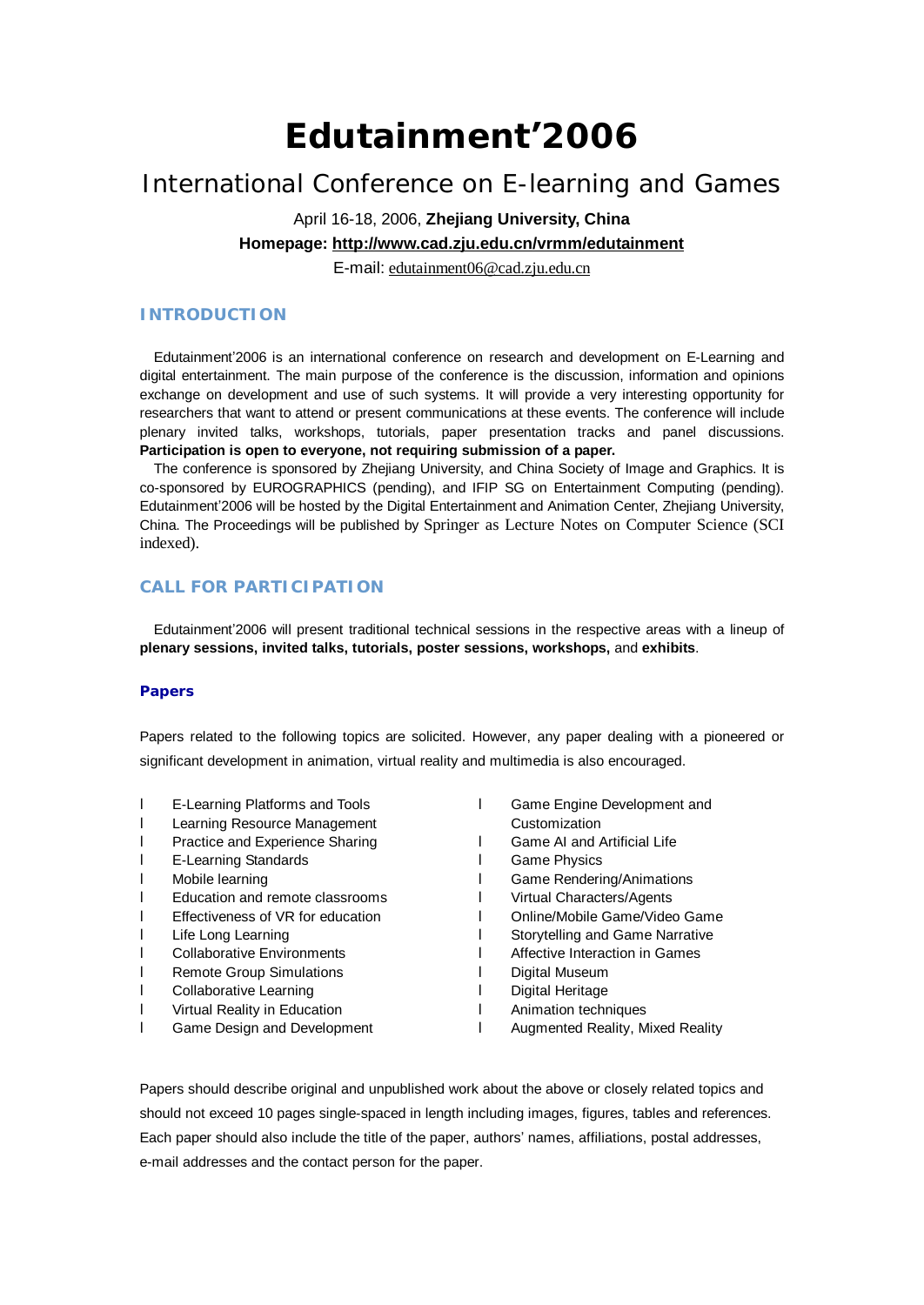#### *Important dates*

Submission Deadline: Nov. 15, 2005. Notification of acceptance: Dec. 20,2005 Camera-ready papers: Jan. 15, 2005 Conference: April 16-18, 2006

#### **Tutorials & Workshops**

Submit a **proposal** that describes the scope of the tutorial of workshop you plan to conduct. The proposal must include a description of the objectives, duration, experience level and prerequisites of the intended audience, an about 200-word abstract, outline of the content and the organizer's vita. Be sure to include the contact persons, affiliations, addresses, telephone numbers, and email address. Proposals should be around **3 pages** single spaced in length (not including the organizer's vita) and submitted by email to the tutorial chairs or workshop chairs by Oct. 10,2005. Tutorials and workshops can be **half a day or a full day**.

Workshop participants are furthermore expected to submit a one-page position paper within the scope of the particular workshop they intend to attend.

#### *Workshop Chairs*

**Miguel Encarnação,** The IMEDIA Academy, USA [\[me@imedia.edu](mailto:me@imedia.edu)] **Adrian David Cheok,** NTU, Singapore [[adriancheok@mixedrealitylab.org\]](mailto:adriancheok@mixedrealitylab.org) *Tutorial Chairs* Stefan Goebel, ZGDV, Germany [\[stefan.goebel@zgdv.de](mailto:stefan.goebel@zgdv.de)] Yiyu Cai, NTU, Singapore [[myyCai@ntu.edu.sg](mailto:myyCai@ntu.edu.sg)]

#### **Information**

All inquiries about the submission of a paper, panel, tutorial, or workshop proposals should be made to:

**Edutainment'2006** Conference Secretariat

[edutainment06@cad.zju.edu.cn](mailto:edutainment06@cad.zju.edu.cn)

State Key Lab of CAD&CG, Zhejiang University, Hangzhou, 310027 TEL: 86-571-88206681-509; Fax: 86-571-88206680; E-mail: [zgpan@cad.zju.edu.cn](mailto:zgpan@cad.zju.edu.cn)

#### **Conference Committees**

#### *Conference Honorary Chairs*

**Yunhe PAN**, Zhejiang University, China **Judith Brown**, ACM SIGGRAPH, USA **John Staudhammer**, IEEE, USA *Conference Chairs* **Jiaoying Shi**, Zhejiang University, China **José Encarnação**, INI-GraphicsNet, Germany **Steve Cunningham**, NSF, USA *Program Chairs* **Ruth Aylett,** Heriot-Watt University, UK